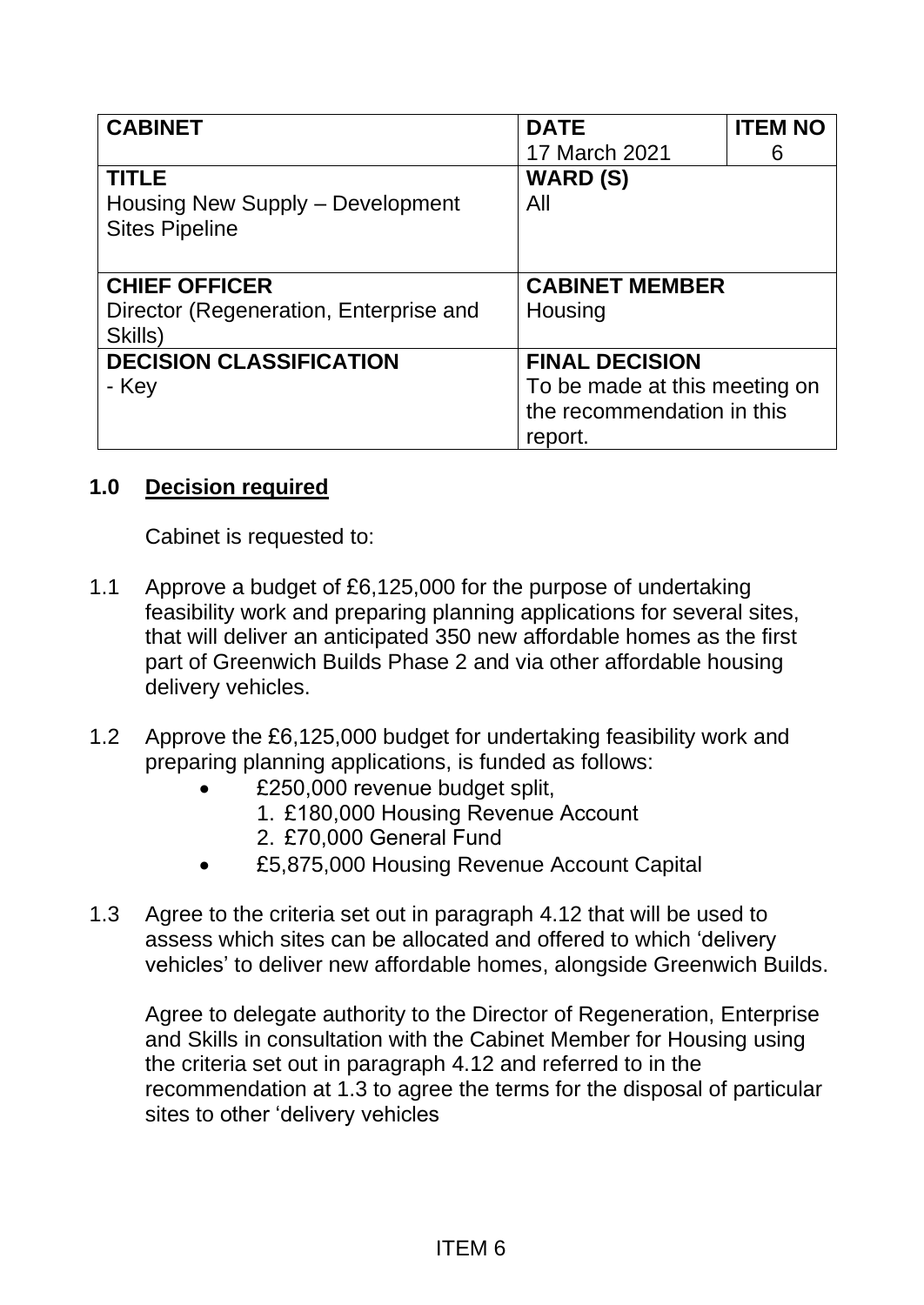Agree to delegate authority to the Director of Regeneration, Enterprise and Skills the submission of a bid for funding from the Greater London Authority (GLA) Affordable Homes Programme 2021 – 2026.

## **2.0 Links to the Royal Greenwich high level objectives**

- 2.1 This report relates to the Council's agreed high-level objectives as follows:
	- Delivering Homes Through Economic Growth
	- A Strong Vibrant and Well-run Borough
	- A healthier Greenwich
	- A safer Greenwich
	- A great place to be
	- 2.2 Specifically, this report makes a direct contribution to the objectives above as it will provide good quality new build accommodation to residents that are in housing need, and residents who are key workers and unable to access the housing market.
	- 2.3 The requests for approval in this report also address the following priorities in the 2018-2022 Housing Strategy:
		- Priority 1: Ensuring the supply of genuinely affordable homes
		- Priority 2: Support for specific housing needs
		- Priority 3: Building excellent communities and neighbourhoods

## **3.0 Purpose of Report and Executive Summary**

- 3.1 The Council housing waiting list stands at 23,000 households. Of those 3,268 are the most vulnerable and/or the Council has a statutory duty to house. With some tenants exercising their Right to Buy the Council continues to lose some housing. The alternative providers of affordable housing, that is Registered Providers, handover rates have fallen dramatically and now more than ever the Council is stepping in to do what it can to provide more genuinely affordable housing.
- 3.2 To meet the Council's stated ambitions in relation to the supply of new affordable housing it is necessary to identify suitable sites for development. In addition, as the Council wishes to support as many routes to delivery as possible, the Council alongside its direct delivery through Greenwich Builds it is necessary to establish the criteria by which sites are offered to others for delivery.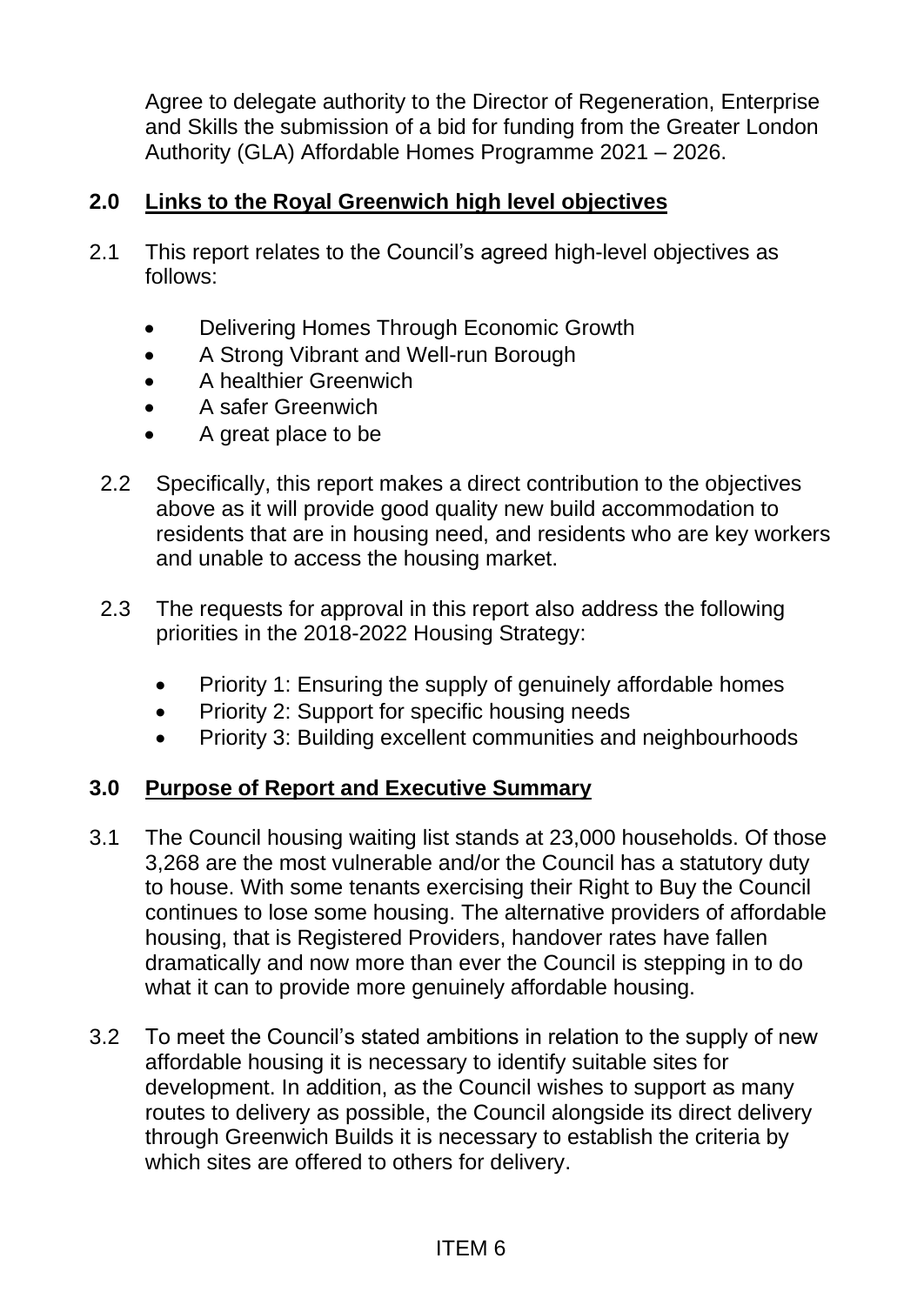- 3.3. Several sites have been identified by Officers and the broad capacity of those sites tested. However, until due diligence on title and a greater degree of site assessment is done (for example, ground condition surveys, ecological assessment, etc.) it is not possible to be sure of the deliverability and viability. A budget is required to be able to undertake the necessary due diligence.
- 3.4 Greenwich Builds is now established and delivering against the stated target of 750 new starts on site by March 2022. It is now proposed to maintain a Greenwich Builds annual pipeline of about 350 new units per year. Whilst some of these units will be funded through HRA borrowing and retained Right to Buy receipts, as in phase 1, Officers are looking for additional subsidy from the Greater London Authority (GLA) through their Affordable Homes Programme (2021-2026).

#### **4.0 Introduction and Background**

4.1 As of December 2020 the Royal Borough of Greenwich had over 23,000 households registered on the Councils housing waiting list. Of this number 3,268 are classed as in priority groups. There are a number of priority groups within the Housing Allocations Policy, however the three main areas of need are those with a medical priority, around 400+ households, those to whom we owe a statutory duty as homeless, over 1,000 households, and over 500 households classed as "seriously overcrowded". With only around 1,000 properties that become available each year as a result of HRA housing void relets and Registered Provider nominations, the priority demand is outstripping the current supply leading to longer waiting times before a household is successful in bidding for and accepting a home.

It is worth noting that around 900 of those in respect of whom we have accepted a main duty homeless decision, will be in Temporary Accommodation, much of which is out of the borough. This is a direct cost to the General Fund and causing significant pressures to General Fund Housing budgets. The more opportunity we have to place accepted households out of Temporary Accommodation and into secure accommodation will mean a stabilising or reduction in General Fund pressures.

4.2 In response to this crisis, in October 2018 Cabinet approved the report, "Housing Delivery Proposals" which sought to radically increase the pace and quantum in the delivery of social rented, genuinely affordable Council housing, in the short to medium term and ensure that the Council has the capacity, expertise and finance to support this key Council objective.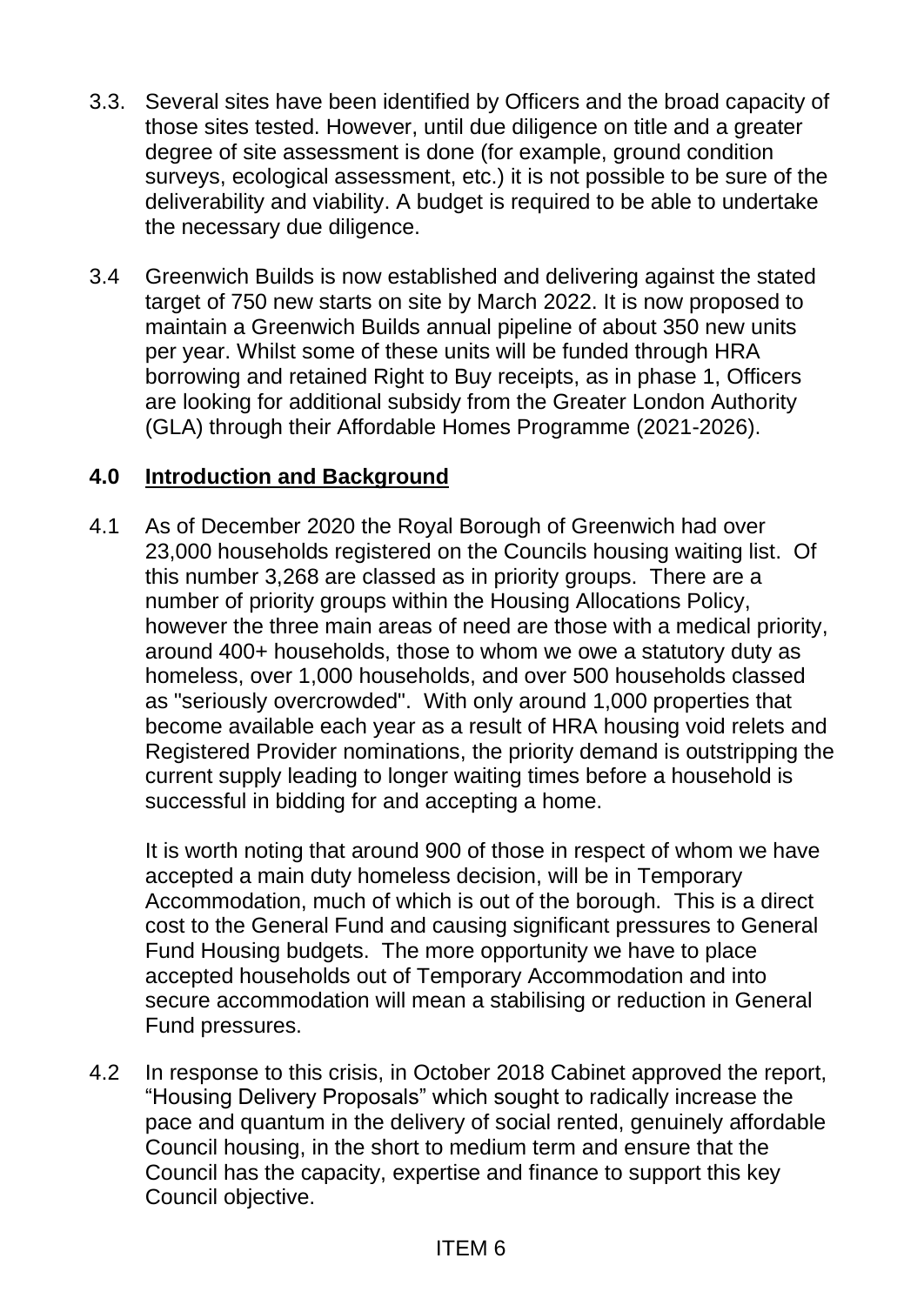- 4.3 In approving that Cabinet report a key delivery mechanism was the direct delivery of new Council homes. The 'phase 1' programme is on course to deliver 750 new Council homes with a start on site by March 2022. This is known as Greenwich Builds and is an internal team as part of the Regeneration and Property Division.
- 4.4 Other delivery mechanisms also identified in the 2018 "Housing Delivery Proposals" report included Meridian Home Start (MHS), Community Land Trusts (CLT), Cooperative Housing, Specialist Housing Providers and Registered Providers and work is progressing with these alongside Greenwich Builds.
- 4.5 Specifically in regard to Temporary Accommodation (TA), the Council continues to purchase properties using a combination of retained Right to Buy (RTB) receipts and General Fund borrowing thus ensuring a supply of good quality accommodation for TA purposes. To date nearly 400 properties have been acquired for this purpose.
- 4.6 Now that Greenwich Builds is well established it is intended to use that capacity and capability to continue to build more Council homes. It is proposed that Greenwich Builds seeks to develop around 350 new homes per annum subject to site availability and budget. To do that a steady pipeline of sites is required. An assessment has been undertaken by Officers of potential future sites, however, to be sure of their deliverability and viability pre planning work such as title assessments, technical studies (e.g. ground conditions, ecology, etc.), pre application planning discussions and design work needs to be done. To do that a budget is required. As per the recommendation at paragraph 1.1 and 1.2 a HRA capital budget of £5,875,000 and a revenue budget of £250,000, split between the HRA and General Fund, is sought.
- 4.7 It costs approximately £17,500 per unit to secure planning permission. If within the financial year the spending results in a planning decision, then the amount of money can be capitalised – hence the capital budget ask of £5,875,000. If during the detailed assessment a site falls away, for example, it proves unviable or not deliverable for physical reasons, then it will not be possible to capitalise the relevant expenditure – hence the request for some revenue funding. As the sites identified are a mix of General Fund and HRA, the revenue amount is split proportionately.
- 4.8 Once a scheme has an outline design and the commercial viability is known Cabinet will be asked to approve a list of named sites. Consultation will follow and planning applications will be submitted.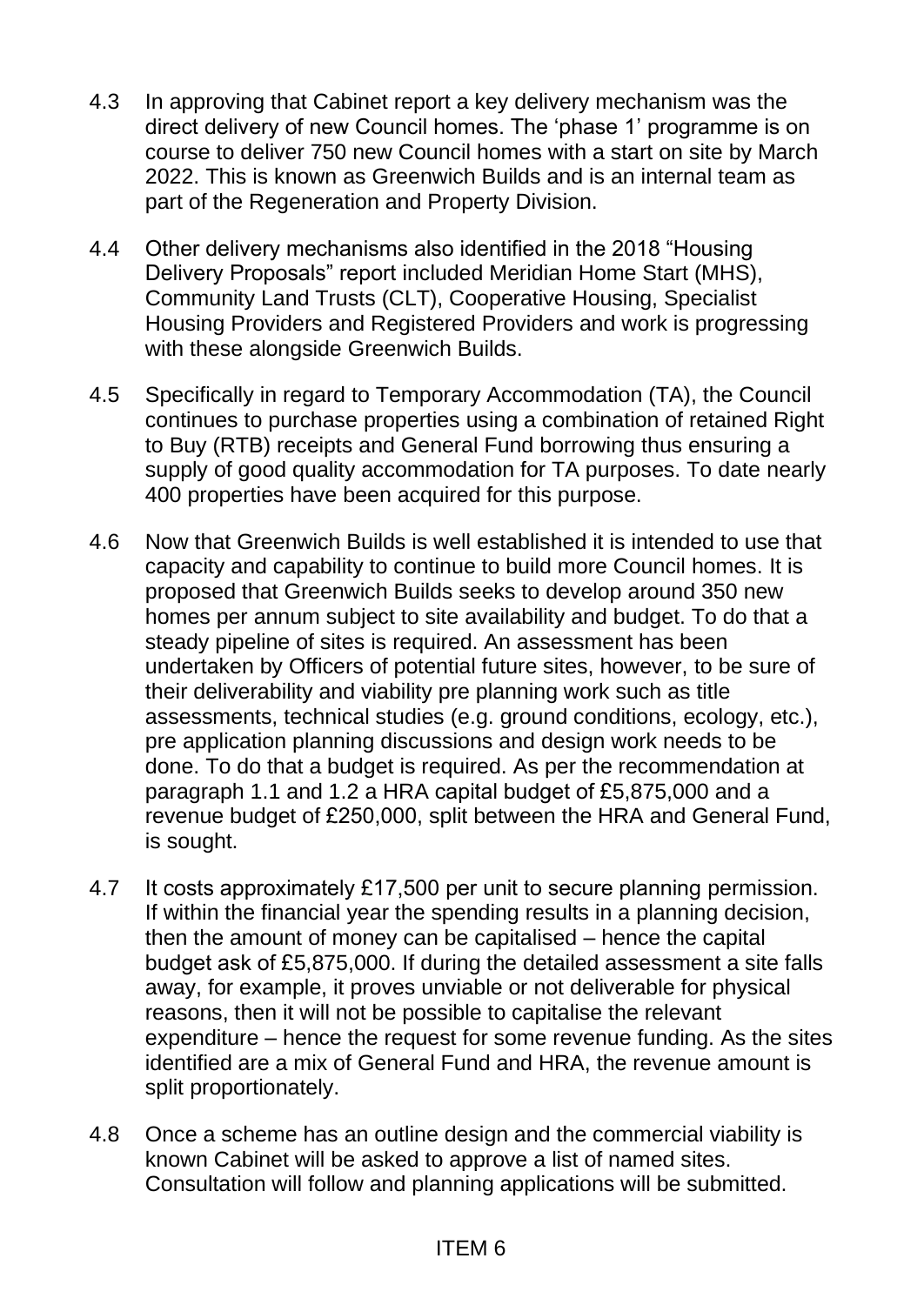- 4.9 The capital budget, for each build would be subject to a Cabinet decision at this point also. This will also take into account how much RTB funding or GLA Affordable Homes Grant will be applied to each scheme.
- 4.10 It is proposed therefore to get into the following annual cycle of Cabinet decisions in relation to taking forward affordable housing delivery;
	- Winter Cabinet decision overall Capital and Revenue budget to undertake site investigation and scheme design
	- Summer Cabinet decision regarding named sites for inclusion and budget for building the scheme
- 4.11 During the course of investigating the development potential of sites, it may become apparent that certain sites are better to be delivered by a development "vehicle" other than Greenwich Builds. This may be due to site circumstances, such as wanting to balance tenure in a given location, or due to viability.
- 4.12 The following criteria will be used to assess whether an alternative development delivery vehicle to Greenwich Builds should develop a particular site.
	- Ability of selected delivery vehicle to make scheme financially viable when other delivery vehicles are unable to do so
	- Capacity of delivery vehicle to deliver scheme within their existing commitments
	- Local requirements which might suit a particular tenure or approach better than another
	- Planning requirements
	- Progress against meeting the Council's agreed high-level objectives
- 4.13 The Greenwich Builds Phase 1 programme of building is funded through a variety of sources. A combination of HRA Capital (circa 9.25% of each scheme), HRA borrowing and then either retained RTB Receipts or GLA funding secured as part of the GLA Building Council Homes for Londoners initiative "Affordable Homes Programme 2016- 2022" (now extended due to Covid pressures to 2023). The Council subsidises the building of the new homes with free land, HRA capital and grant (either GLA or RTB). In most cases the schemes, using a Net Present Value (NPV) assessment prove to be unviable; that is after 40 years of discounted rental income that rental income still doesn't pay back the build cost and they still require some HRA investment. One solution to this is to increase rents using London Affordable Rent (LAR)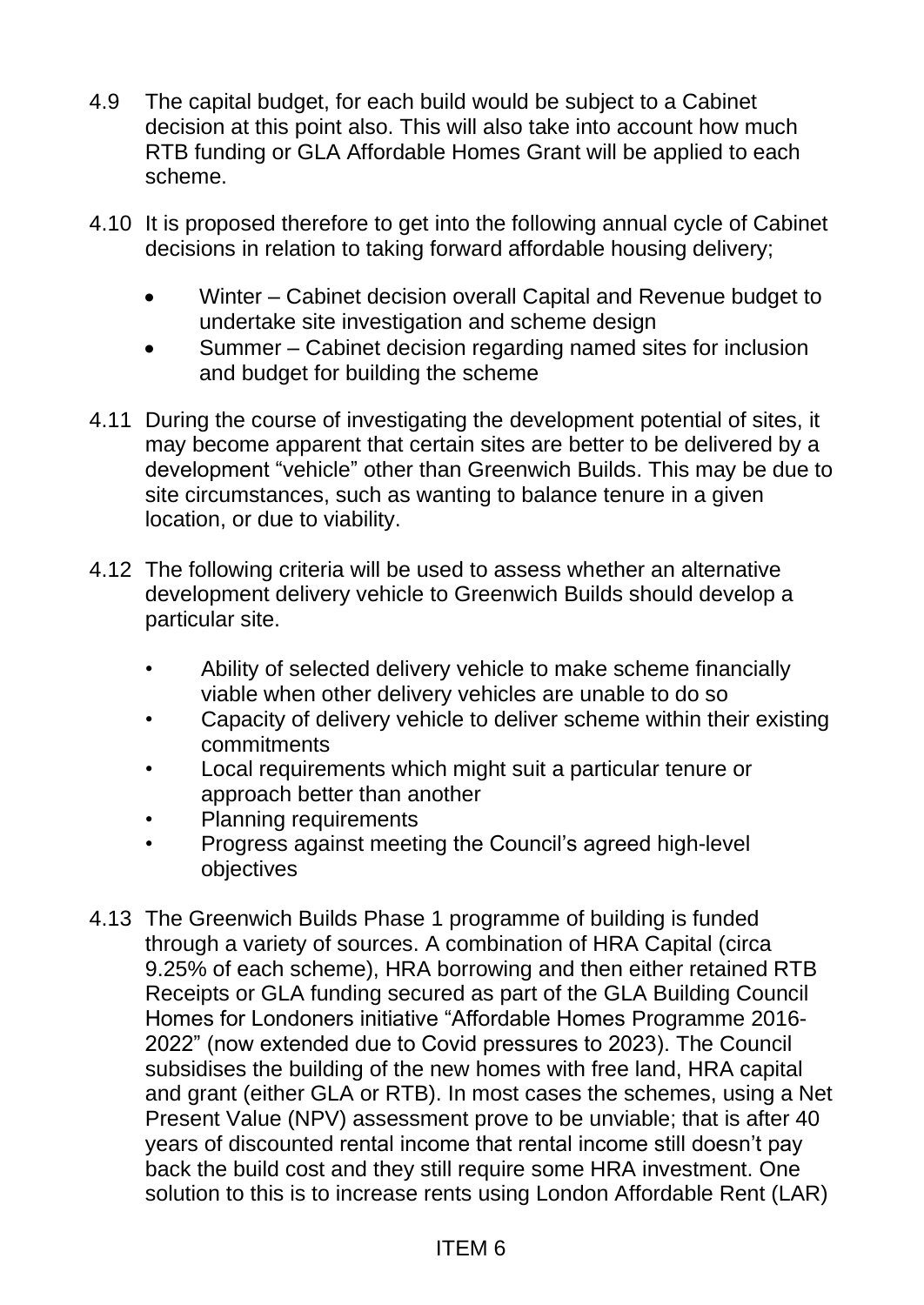instead of Formula Rent plus 5%. The other is to build some units for sale with the proceeds cross subsidising the Council homes. In Greenwich Builds Phase 1 the use of LAR is allowed under the Rent Standard and is permitted under the Affordable Homes Programme (GLA). In Greenwich Builds phase 1 therefore it has been addressed by using LAR (subject to a Cabinet decision on rents in February 2021).

- 4.14 Greenwich Builds Phase 2, where we aim to target 350 units of new build per annum, faces a bigger challenge. The first is that the HRA Capital contribution of 9.25% for Phase 1 is no longer available, as a result of the limited generation of new HRA capital funding and Members have approved the use of secured HRA capital to support the existing Housing stock. The second is that the new Affordable Homes Programme 2021-2026 (GLA) will not allow the use of LAR and the Council may have to use the lower formula rent plus 5% rental levels. Both will significantly affect viability and therefore deliverability.
- 4.15 The GLA has launched its latest "Affordable Homes Programme 2021- 2026". The Council, as with the previous programme 2016-2022, is entitled to bid and subject to this Cabinet decision, the Council will submit a detailed programme bid to support the delivery of 350 units per annum over the period. Informal discussions are already underway with GLA officers over the format of the bid and information required.

## **5.0 Available Options**

- 5.1 There are three available options for Members to consider: Do nothing: Defer the decision: Approve the recommended decision.
- 5.2 Members could decide to do nothing regarding the funding of future development for affordable housing within the borough. There are no obvious advantages to this option. The disadvantages of this option are that the number of households in temporary accommodation would increase as there would be less permanent accommodation available for them to move into; the Borough would incur increased financial pressure due to the ongoing financing of a growing number of households in temporary accommodation.
- 5.3 Members could decide to defer the decision to fund future development for affordable housing withing the borough. There are no obvious advantages to this option. The disadvantages to this option are that the Borough the number of households in temporary accommodation would increase as there would be less permanent accommodation available for them to move into; the Borough would incur increased financial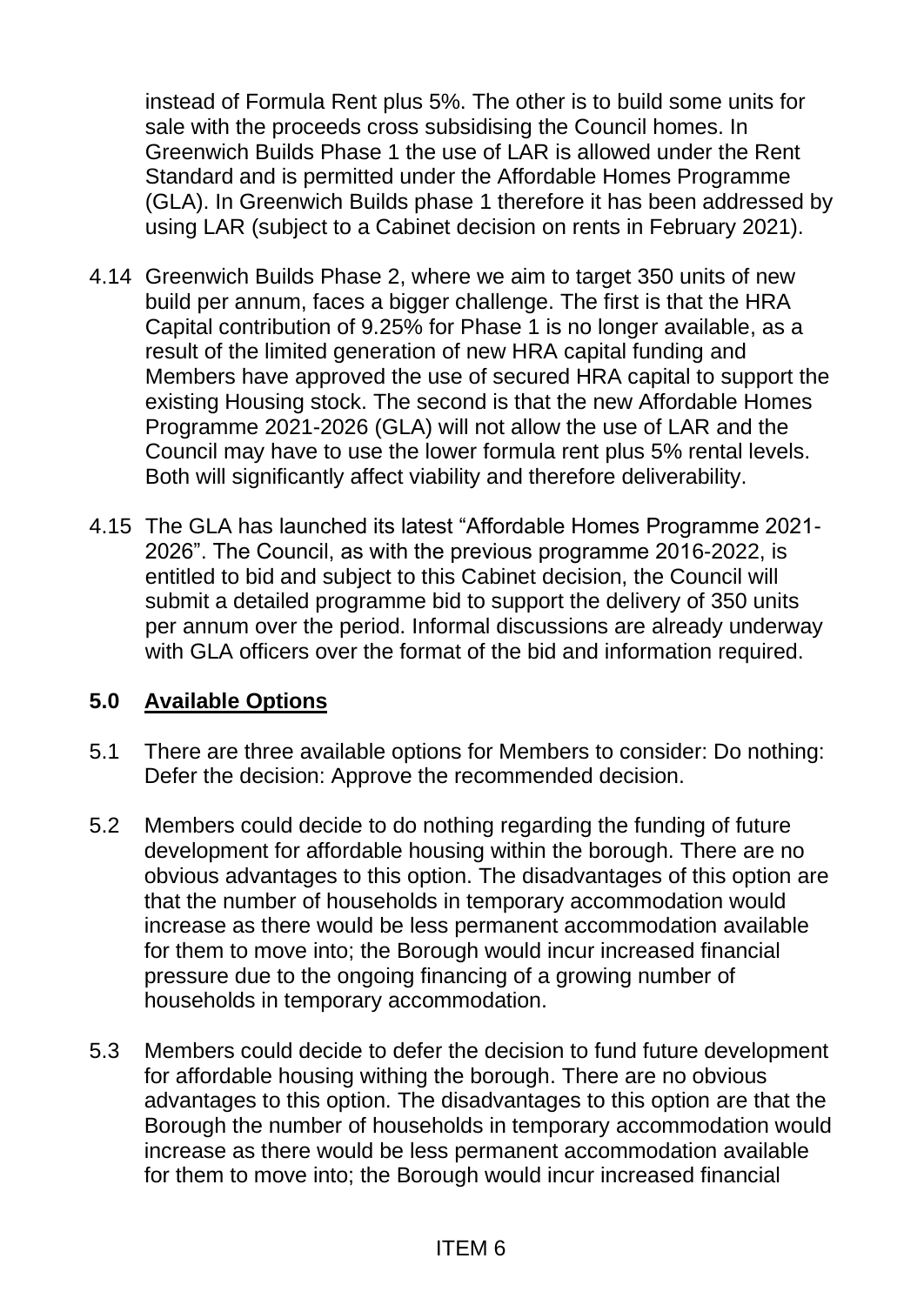pressure due to the ongoing financing of a growing number of households in temporary accommodation.

5.4 Finally, Members could decide to approve the recommendations contained within this report. The advantages and disadvantages of this option have already been expressed in the report.

## **6.0 Preferred Option**

6.1 The preferred option is for Members to approve the decisions listed in Section One of this report.

#### **7.0 Reasons for Recommendations**

- 7.1 The reason for recommendation is that the decisions requested for approval within this report, will allow the borough to start a development programme to deliver an anticipated 350 new affordable homes as the first part of Greenwich Builds Phase 2 and via other affordable housing delivery vehicles.
- 7.2 This new permanent affordable council owned accommodation will assist in the reduction of:
	- The number of households that the borough has accepted as homeless and whom are currently living in temporary accommodation
	- The number of households whom are currently living in overcrowded accommodation
	- The number of households whom are currently living in accommodation that is unsuitable for their physical requirements.

#### **8.0 Consultation Results**

8.1 Residents have not been consulted on this proposal.

#### **9.0 Cross-Cutting Issues and Implications**

| <b>Issue</b>                                  | <b>Implications</b>                                                                                                                                                                                                            | Sign-off                                                              |
|-----------------------------------------------|--------------------------------------------------------------------------------------------------------------------------------------------------------------------------------------------------------------------------------|-----------------------------------------------------------------------|
| <b>Legal including</b><br>Human Rights<br>Act | The Council has wide powers to<br>acquire, develop and sell land for<br>housing, both under Part II Housing<br>Act 1985 (HA 85) and wider powers<br>such as the Local Government Act<br>1972 for general fund land. Whilst the | Sangita Arya<br><b>Assistant</b><br><b>Head of Legal</b><br>Services, |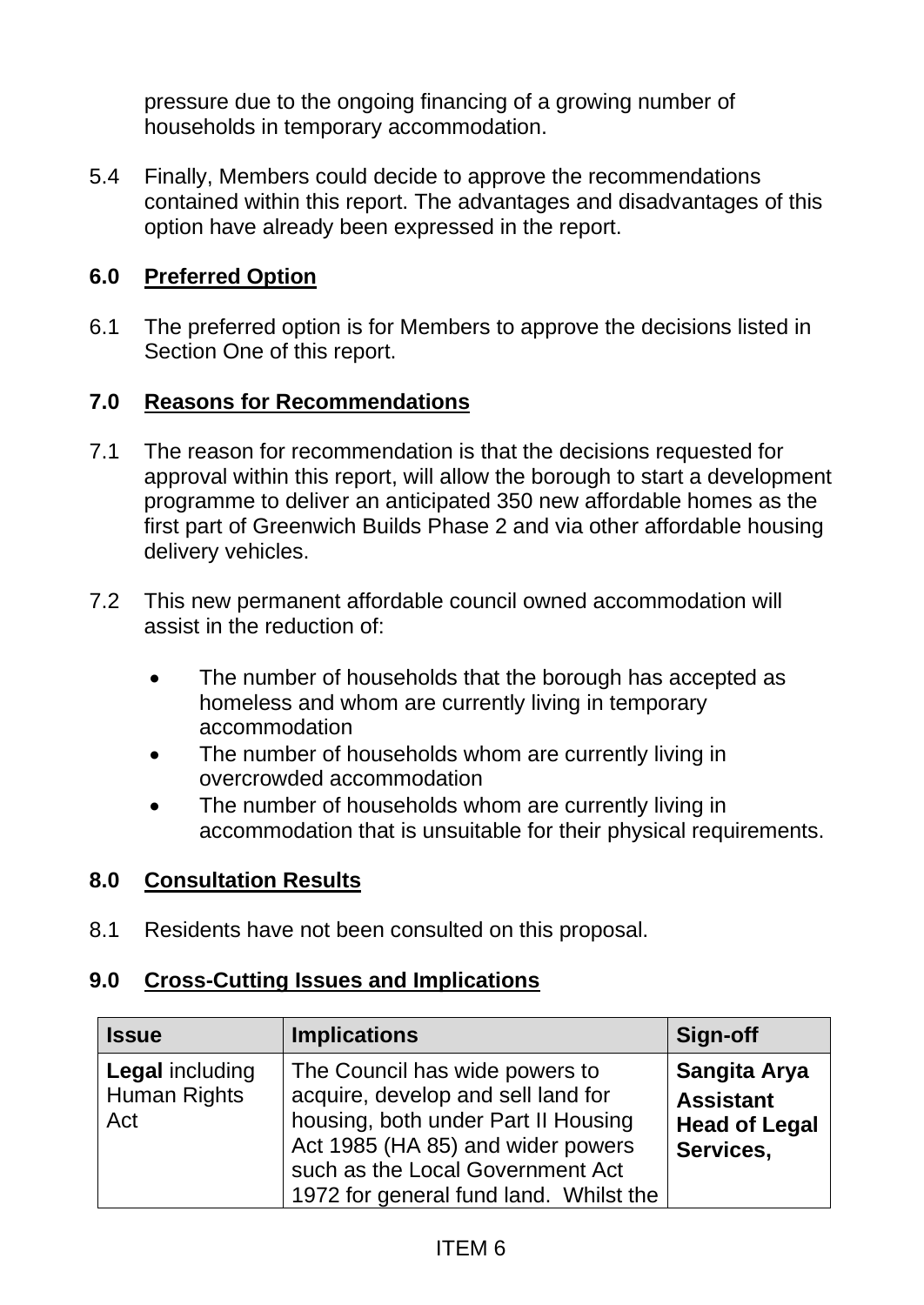| sites have not yet been identified it is<br>proposed that further reports be<br>brought to the Cabinet in due course<br>to identify the sites and how they will<br>be developed.                                                                                                                                                                                                                                                                                                                                             | (Property and<br><b>Regeneration)</b><br><b>15th February</b><br>2021 |
|------------------------------------------------------------------------------------------------------------------------------------------------------------------------------------------------------------------------------------------------------------------------------------------------------------------------------------------------------------------------------------------------------------------------------------------------------------------------------------------------------------------------------|-----------------------------------------------------------------------|
| This report will enable the necessary<br>site investigations, design and other<br>requirements to take place to bring<br>the sites forward for development.                                                                                                                                                                                                                                                                                                                                                                  |                                                                       |
| Section 31 HA 85 enables local<br>authorities to sell land to provide<br>housing of any description at such<br>price, or for such consideration as<br>having regard to the circumstances is<br>the best that can reasonably be<br>obtained, notwithstanding that a<br>higher price, consideration or rent<br>might have been obtained if the land<br>were used for purposes other than<br>housing, or for providing housing of<br>another description.<br>Section 32 provides a power to<br>dispose of Part II land and such |                                                                       |
| disposals require the consent of the<br>Secretary of State, although there are<br>a number of general consents.<br>General consent A at paragraph 3.2<br>allows a local authority to dispose of<br>"vacant land." Other consents may be<br>appropriate in respect of disposals to<br>other bodies.                                                                                                                                                                                                                           |                                                                       |
| The powers are broad however any<br>disposal must satisfy the test of<br>reasonableness by taking into<br>account all relevant considerations<br>and ignoring irrelevant considerations<br>and not coming to a decision that is<br>so unreasonable that no reasonable<br>authority would come to that decision.<br>Authority is sought for the Director of<br>DRES to finalise the terms of any<br>disposal in due course to other<br>delivery vehicles.                                                                     |                                                                       |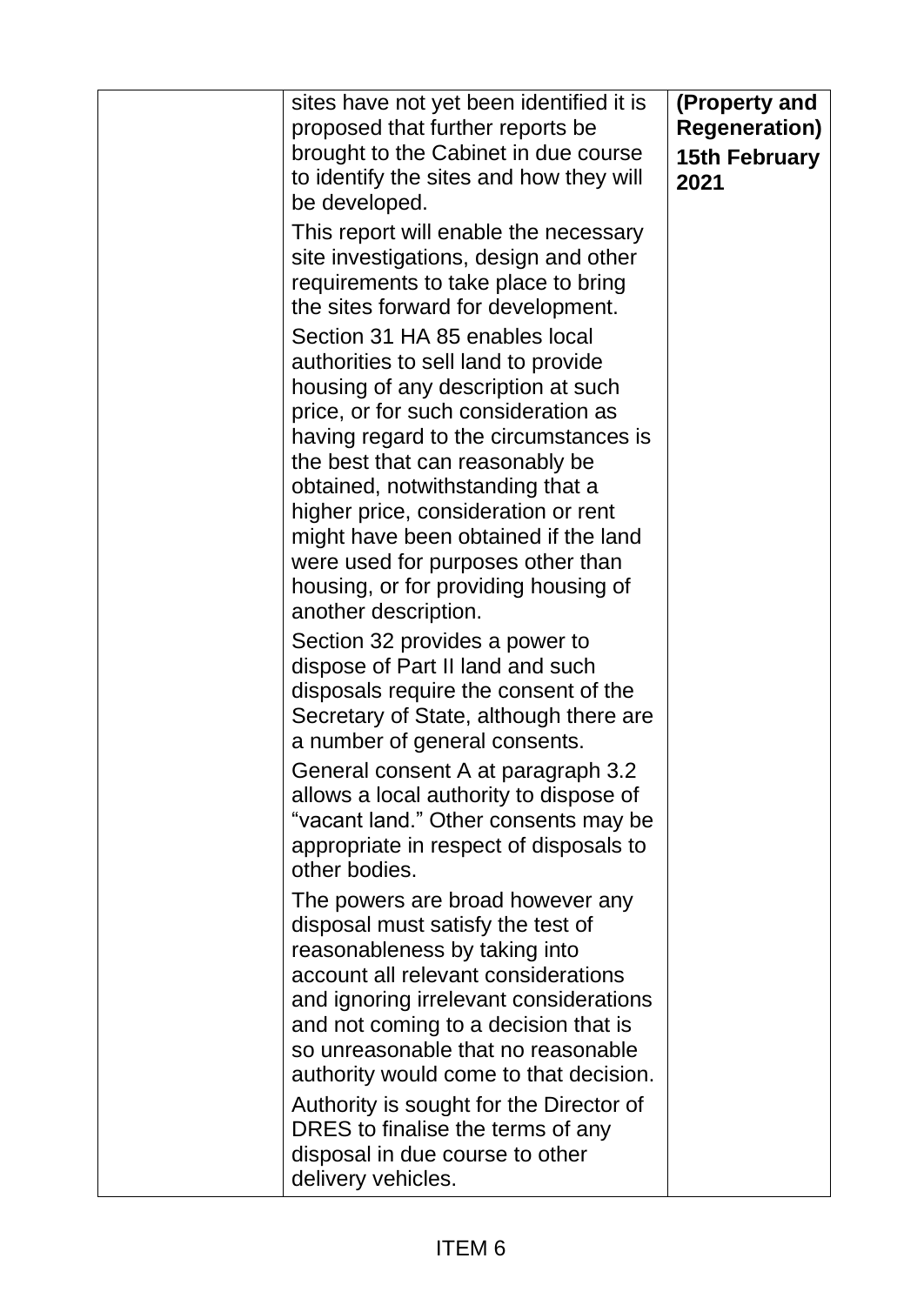|                                                                                          | Developing additional housing is likely<br>to improve the living conditions and<br>therefore the Human Rights of the<br>people who are accommodated in the<br>new dwellings.<br>Under Part 3 (Responsibility for<br>Functions) of the Council's<br>Constitution, Cabinet are authorised<br>to agree the recommendations in<br>paragraph 1.                                                                                                                                                                                                                                                                                                                                                                                                                                                                                                                                                                                                                                                                                                                                                  |                                                                                                           |
|------------------------------------------------------------------------------------------|---------------------------------------------------------------------------------------------------------------------------------------------------------------------------------------------------------------------------------------------------------------------------------------------------------------------------------------------------------------------------------------------------------------------------------------------------------------------------------------------------------------------------------------------------------------------------------------------------------------------------------------------------------------------------------------------------------------------------------------------------------------------------------------------------------------------------------------------------------------------------------------------------------------------------------------------------------------------------------------------------------------------------------------------------------------------------------------------|-----------------------------------------------------------------------------------------------------------|
| <b>Finance and</b><br>other resources<br>including<br>procurement<br><b>Implications</b> | Cabinet are requested to approve a<br>budget of £6,125,000, for the reasons<br>set out in the body of this report. The<br>proposed funding will be as follows:<br>£250,000 revenue budget, split:<br>1) £180,000 HRA<br>2) £70,000 General Fund<br>£5,875,000 HRA Capital<br>The funding request in this report is<br>predicated on an anticipated<br>programme of feasibility and pre<br>planning work being initiated from<br>April 2021, with planning applications<br>approved for all circa 350 units by 31 <sup>st</sup><br>March 2022. Under current capital<br>regulations this development<br>expenditure can be capitalised when<br>it can be satisfied that a probable<br>future inflow of economic benefit to<br>the Council will be achieved, in line<br>with the Councils Capitalisation<br>Policy. For the purpose of this<br>expenditure, the approval of a<br>planning application demonstrates a<br>probable future benefit. The<br>expenditure must also be incurred in<br>the same financial year.<br>There is a significant risk that<br>planning applications are not | Jason Coniam,<br>Accountancy<br><b>Business</b><br>Change<br>Manager,<br>9 <sup>th</sup> February<br>2021 |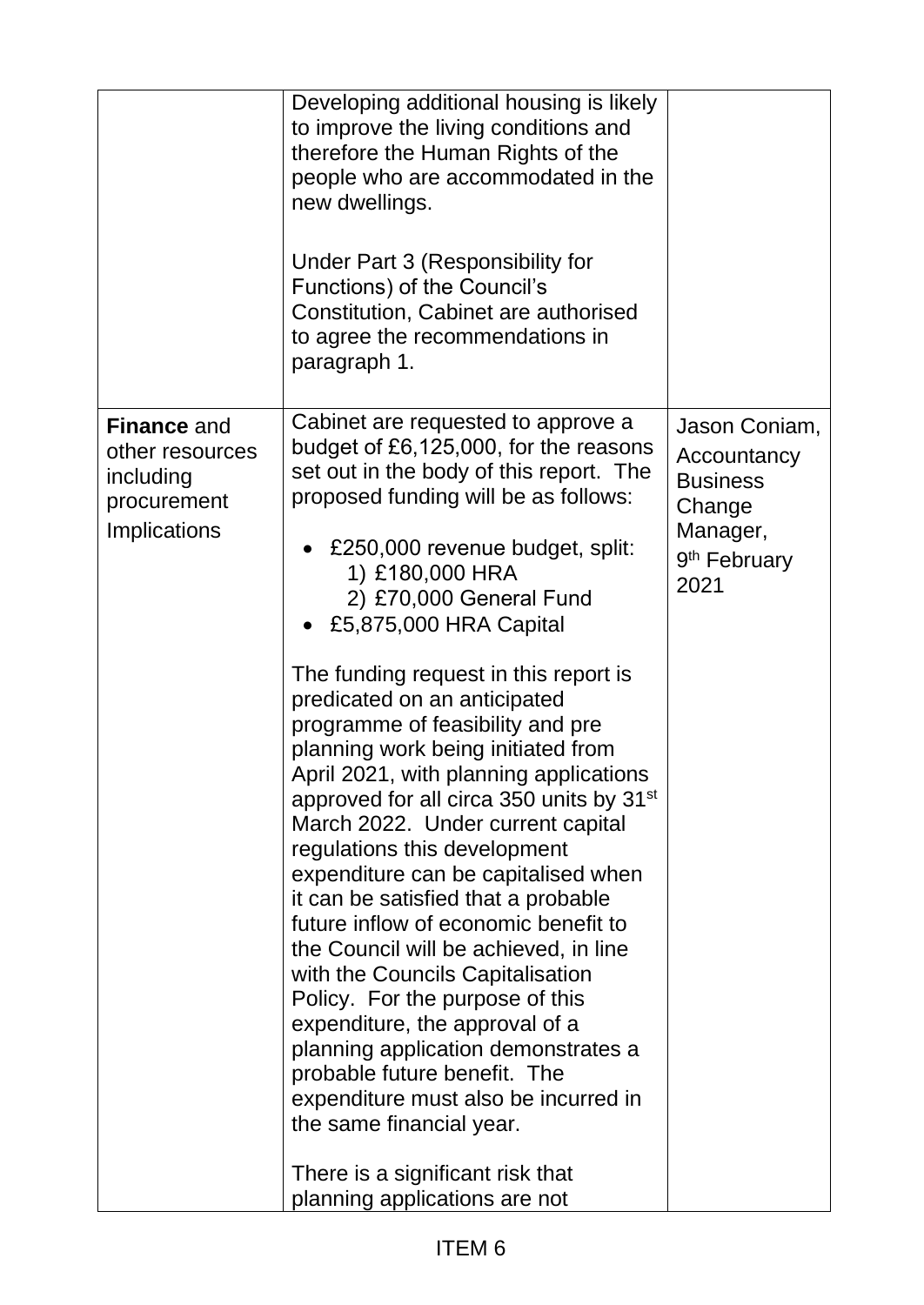| approved within the financial year,<br>which would result in the expenditure<br>becoming a charge to revenue and<br>the £250,000 proposed is not nearly<br>sufficient. This will materially impact<br>on the appropriate HRA or General<br>Fund revenue outturn position.<br>Robust governance arrangements for<br>programme and planning<br>management must be in place to<br>ensure this risk is minimised,<br>including regular reporting of site<br>progress.                                    |  |
|------------------------------------------------------------------------------------------------------------------------------------------------------------------------------------------------------------------------------------------------------------------------------------------------------------------------------------------------------------------------------------------------------------------------------------------------------------------------------------------------------|--|
| The capital request identified in this<br>report will form part of the overall site<br>development budget, presented to<br>Members in the summer when<br>scheme viability etc is known. At this<br>point the specific financial implications<br>of each scheme will be considered,<br>with funding currently projected to be<br>a mix of Retained RTB Receipts, GLA<br>Grant and HRA Prudential Borrowing.                                                                                           |  |
| Revenue funding of £250,000 has<br>been identified to fund abortive costs<br>and those costs of sites which do not<br>achieve planning within the financial<br>year.                                                                                                                                                                                                                                                                                                                                 |  |
| The criteria set out in paragraph 4.12<br>will provide an initial framework to<br>assess on a site by site basis any<br>alternative delivery vehicles that may<br>be used to deliver new affordable<br>homes, alongside Greenwich Builds.<br>Finance will work with DRES<br>colleagues in the assessment of sites<br>and financial implications beyond that<br>initial framework assessment, the<br>specific recommendations of which<br>will be presented to Members for<br>approval in the summer. |  |